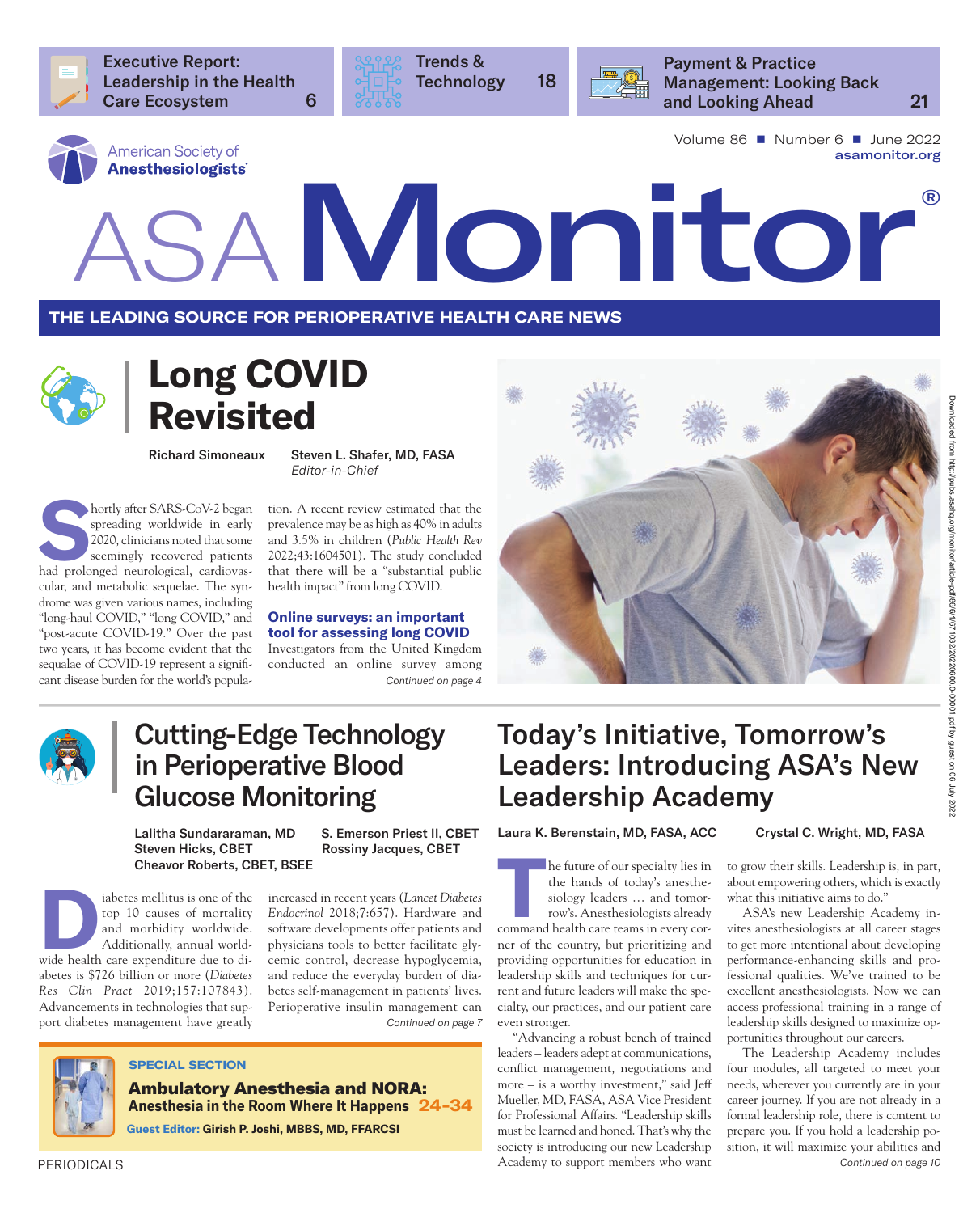#### **In the Know: Long COVID Revisited**  *Continued from page 1*

patients who had lab-confirmed (antibody or PCR) COVID-19 in order to assess the prevalence and nature of long COVID (*PLoS One* [2022;17:e0264331\)](https://doi.org/10.1371/journal.pone.0264331). These researchers tallied self-reported clinical data via an online survey portal using "non-probability sampling." The analyses included only non-hospitalized adults (first two weeks of illness) who reported

**"Long COVID had a strongly detrimental impact on the participants' wellbeing. Approximately onethird were unable to live without assistance at six weeks after illness onset. More than a third reported income loss, and two-thirds were unable to perform their usual activities or duties. Significant portions of participants reported illness-affected self-care issues (50%), mental health issues (64%), and work issues (75%)."**

a suspected or antibody/PCR-confirmed case of COVID-19 with long COVID. Most patients (roughly 90%) characterized their health as excellent, very good, or good prior to COVID-19. The median duration of long COVID was 7.6 months. Initial symptoms included chest pressure/ tightness, dyspnea, exhaustion, and headache. Later in the course of long COVID, subjects presented with cognitive dysfunction and heart palpitations. Over half of the subjects described fluctuation in their symptoms. Exacerbations were triggered

*Richard Simoneaux is a freelance writer with an MS in organic chemistry from Indiana University. He has more than 15 years of experience covering the pharmaceutical industry and an additional seven years as a laboratory-based medicinal chemist.*



by physical activity, sleep disturbance, and stress.

Long COVID had a strongly detrimental impact on the participants' well-being. Approximately one-third were unable to live without assistance at six weeks after illness onset. More than a third reported income loss, and two-thirds were unable to perform their usual activities or duties. Significant portions of participants reported illness-affected self-care issues (50%), mental health issues (64%), and work issues (75%). The authors concluded that "long COVID is a debilitating multisystem illness for many of those experiencing it."

Another online survey performed by U.S. and U.K.-based researchers assessed the symptoms and impacts of long COVID in an international cohort of patients for seven months (*[EClinicalMedicine](https://doi.org/10.1016/j.eclinm.2021.101019)* 2021;38:101019). Their online survey was disseminated through social media and COVID-19 support groups to those with confirmed or suspected cases of COVID-19. Data were collected from September 6, 2020, to November 25, 2020. There were a total 3,762 participants from 56 countries. Sixty-six symptoms were tracked over the course of seven months. More than 90% of participants had recovery times that exceeded 35 weeks. Frequently cited symptoms after six months included cognitive dysfunction, fatigue, and post-exertional malaise. The authors identified three symptom clusters, each of which had distinct temporal profiles. As with the previously described online survey, approximately 86% of participants experienced relapses that were often triggered by exercise, physical/mental exertion, or stress. A majority of participants had altered work schedules; almost half of the participants required a reduced work schedule, and an additional 22% were not working due to illness.

These authors also noted multisystem involvement leading to disability. "Patients with long COVID report prolonged, multisystem involvement and significant disability. By seven months, many patients have not yet recovered (mainly from systemic and neurological/cognitive symptoms), have not returned to previous levels of work, and continue to experience significant symptom burden."

#### **Post-COVID neurological symptoms**

A recent literature review documented involvement of both the central and peripheral nervous systems in long COVID (*[Ther Adv Chronic Dis](https://doi.org/10.1177/20406223221076890)* [2022;13:20406223221076890](https://doi.org/10.1177/20406223221076890)). The authors noted that "neurological symptoms are often inextricable from 'long COVID' manifestations that involve other organ systems, while nonspecific symptoms, including fatigue, 'brain fog,' post-exertional malaise, and sleep disorders, may comprise epiphenomena of underlying respiratory, cardiovascular, endocrine, renal, hematologic, autoimmune, or psychiatric diseases."

A systematic review/meta-analysis in *Scientific Reports (Nature*) incorporating data from 47,910 patients estimated that 80% (yes, 80%, that is not a typo) of patients have at least one symptom for a minimum of two weeks following infection (*Sci Rep* [2021;11:16144\)](https://doi.org/10.1038/s41598-021-95565-8). The most common symptoms were fatigue (58%), headache (44%), and attention disorder (27%). Other neurological sequelae included ageusia (23%), anosmia (21%), memory loss (16%), and hearing loss or tinnitus (15%).

A recent comprehensive review of fatigue following COVID-19 found that "persistent fatigue was reported by a significant minority of patients, ranging from 13% to 33% at 16-20 weeks postsymptom onset" (*[Open Forum Infect Dis](https://doi.org/10.1093/ofid/ofab440)* [2021;8:ofab440\)](https://doi.org/10.1093/ofid/ofab440).

The neurological effects of SARS-CoV-2 are probably not a result of direct infection of brain tissue, since available evidence strongly suggests that the virus does not directly infect brain parenchyma (*Nature* [2021;595:565-71](https://doi.org/10.1038/s41586-021-03710-0)). As suggested in a recent paper in *Molecular Neurobiology*, the neurological sequelae of COVID-19 could instead be due to toxic effects of the SARS-CoV-2 spike protein itself on neural tissue (*[Mol Neurobiol](https://doi.org/10.1007/s12035-021-02696-0)* [2022;59:1850-61\)](https://doi.org/10.1007/s12035-021-02696-0).

A paper in *Nature Communications* documented direct toxicity of the spike protein on brain tissue (*[Nat Commun](https://doi.org/10.1038/s41467-022-29440-z)* [2022;13:1745](https://doi.org/10.1038/s41467-022-29440-z)). Eight non-human primates (four Rhesus macaques and four wild-caught African green monkeys) were inoculated with SARS-CoV-2 via aerosol and by multi-route exposure (conjunctival, intratracheal, nasal, and pharyngeal mucosa). All SARS-CoV-2-exposed animals developed infec-

**"Substantial evidence suggests that the protean neurological manifestations of long COVID are not a result of brain infection, but instead reflect a toxic response to the spike protein. The neurological sequelae may develop even when the initial presentation of SARS-CoV-2 is clinically** 

tion within the first week of exposure. Microscopic analysis of the brains on autopsy documented hemorrhages, microinfarcts, vascular leakage, neuronal injury, and cell death consistent with hypoxic injury in all animals. The autopsy results were consistent with reports of human brains following death from COVID-19. Brain injury was seen even in the absence of severe respiratory

**unremarkable."**